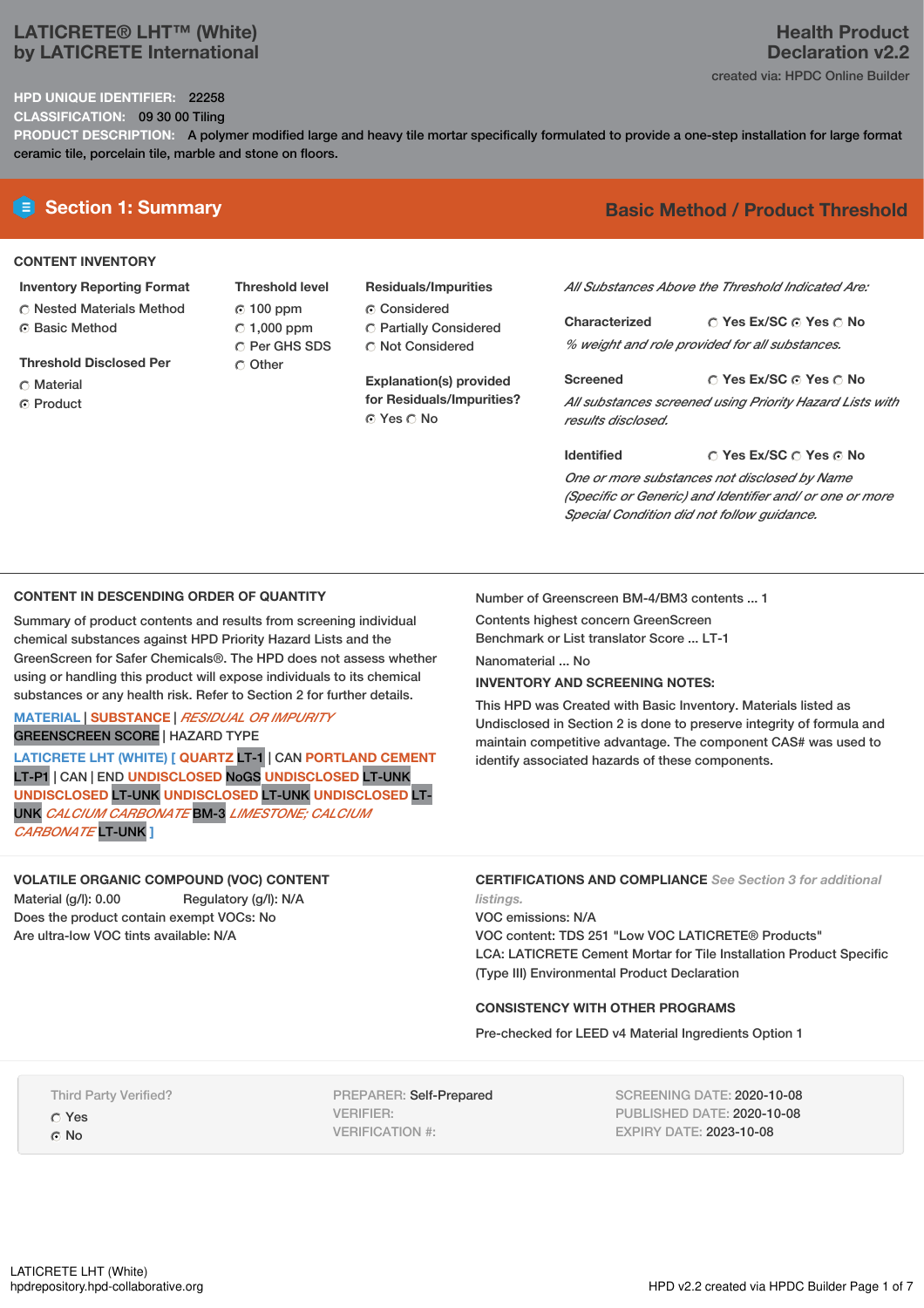This section lists contents in a product based on specific threshold(s) and reports detailed health information including hazards. This HPD uses the *inventory method indicated above, which is one of three possible methods:*

- *Basic Inventory method with Product-level threshold.*
- *Nested Material Inventory method with Product-level threshold*
- *Nested Material Inventory method with individual Material-level thresholds*

Definitions and requirements for the three inventory methods and requirements for each data field can be found in the HPD Open Standard version *2.2, available on the HPDC website at: [www.hpd-collaborative.org/hpd-2-2-standard](https://www.hpd-collaborative.org/hpd-2-2-standard)*

# **LATICRETE LHT (WHITE)** PRODUCT THRESHOLD: 100 ppm RESIDUALS AND IMPURITIES CONSIDERED: Yes RESIDUALS AND IMPURITIES NOTES: Residuals and impurities are measured by quantitative methods and are only displayed when they are potentially greater than 100 ppm. OTHER PRODUCT NOTES: See SDS at www.laticrete.com for occupational exposure information. **QUARTZ** ID: **14808-60-7** HAZARD SCREENING METHOD: **Pharos Chemical and Materials Library** HAZARD SCREENING DATE: **2020-10-08** %: **55.0000 - 65.0000** GS: **LT-1** RC: **None** NANO: **No** SUBSTANCE ROLE: **Filler** HAZARD TYPE AGENCY AND LIST TITLES WARNINGS CANCER US CDC - Occupational Carcinogens Occupational Carcinogen CANCER CA EPA - Prop 65 Carcinogen - specific to chemical form or exposure route CANCER **EXAMCER** US NIH - Report on Carcinogens Known to be Human Carcinogen (respirable size occupational setting) CANCER MAK MAK Carcinogen Group 1 - Substances that cause cancer in man CANCER **IARC** IARC **GROUP 1** - Agent is carcinogenic to humans - inhaled from occupational sources CANCER **IARC** IARC **GROUP 1** - Agent is Carcinogenic to humans CANCER GHS - New Zealand 6.7A - Known or presumed human carcinogens CANCER GHS - Japan Carcinogenicity - Category 1A [H350] CANCER GHS - Australia GHS - Australia H350i - May cause cancer by inhalation

SUBSTANCE NOTES: The amount of this component may vary based on plant of manufacture.

| <b>PORTLAND CEMENT</b> |                                                                |                 |                                       | ID: 65997-15-1                                         |
|------------------------|----------------------------------------------------------------|-----------------|---------------------------------------|--------------------------------------------------------|
|                        | HAZARD SCREENING METHOD: Pharos Chemical and Materials Library |                 | HAZARD SCREENING DATE: 2020-10-08     |                                                        |
| %: $20.0000 - 30.0000$ | $GS: LT-P1$                                                    | <b>RC:</b> None | NANO: <b>No</b>                       | SUBSTANCE ROLE: Binder                                 |
| <b>HAZARD TYPE</b>     | <b>AGENCY AND LIST TITLES</b>                                  |                 | <b>WARNINGS</b>                       |                                                        |
| <b>CANCER</b>          | <b>MAK</b>                                                     |                 | but not sufficient for classification | Carcinogen Group 3B - Evidence of carcinogenic effects |
| <b>ENDOCRINE</b>       | <b>TEDX - Potential Endocrine Disruptors</b>                   |                 | <b>Potential Endocrine Disruptor</b>  |                                                        |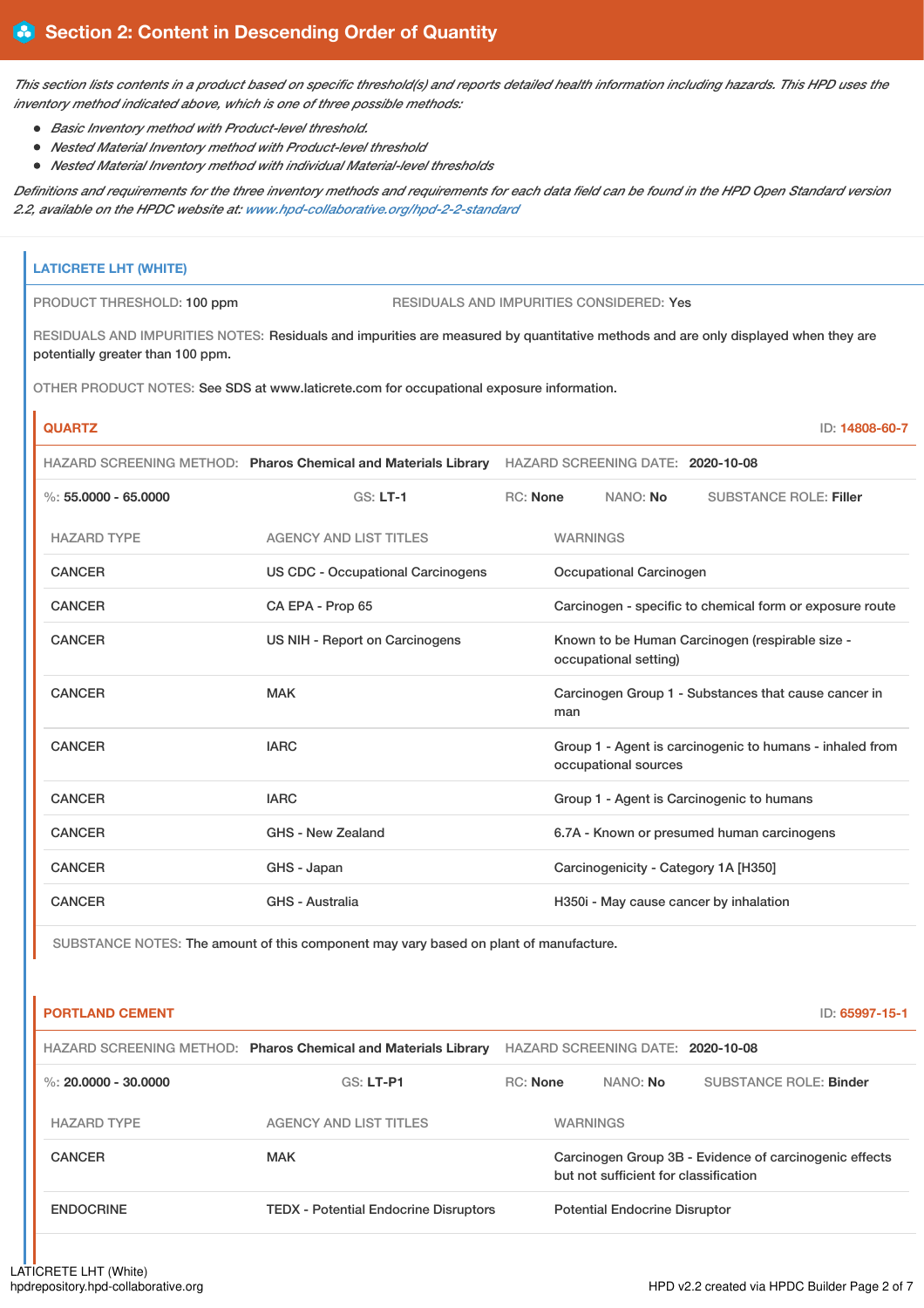|                                                                                                                                                                                                                                                                 |                                                                                                                                                                                                                                                                 | SUBSTANCE NOTES: The amount of this component may vary based on plant of manufacture. |                                   |                                                        |  |
|-----------------------------------------------------------------------------------------------------------------------------------------------------------------------------------------------------------------------------------------------------------------|-----------------------------------------------------------------------------------------------------------------------------------------------------------------------------------------------------------------------------------------------------------------|---------------------------------------------------------------------------------------|-----------------------------------|--------------------------------------------------------|--|
| <b>UNDISCLOSED</b>                                                                                                                                                                                                                                              |                                                                                                                                                                                                                                                                 |                                                                                       |                                   |                                                        |  |
|                                                                                                                                                                                                                                                                 | HAZARD SCREENING METHOD: Pharos Chemical and Materials Library                                                                                                                                                                                                  |                                                                                       | HAZARD SCREENING DATE: 2020-10-08 |                                                        |  |
| %: $10,0000 - 15,0000$                                                                                                                                                                                                                                          | <b>GS: NoGS</b>                                                                                                                                                                                                                                                 | <b>RC: None</b>                                                                       | NANO: No                          | <b>SUBSTANCE ROLE: Filler</b>                          |  |
| <b>HAZARD TYPE</b>                                                                                                                                                                                                                                              | <b>AGENCY AND LIST TITLES</b>                                                                                                                                                                                                                                   |                                                                                       | <b>WARNINGS</b>                   |                                                        |  |
| None found                                                                                                                                                                                                                                                      |                                                                                                                                                                                                                                                                 |                                                                                       |                                   | No warnings found on HPD Priority Hazard Lists         |  |
| SUBSTANCE NOTES: The amount of this component may vary based on plant of manufacture. This product is shown as undisclosed to<br>preserve integrity of formula and maintain competitive advantage. The component CAS # was used to identify associated hazards. |                                                                                                                                                                                                                                                                 |                                                                                       |                                   |                                                        |  |
| <b>UNDISCLOSED</b>                                                                                                                                                                                                                                              |                                                                                                                                                                                                                                                                 |                                                                                       |                                   |                                                        |  |
|                                                                                                                                                                                                                                                                 | HAZARD SCREENING METHOD: Pharos Chemical and Materials Library                                                                                                                                                                                                  |                                                                                       | HAZARD SCREENING DATE: 2020-10-08 |                                                        |  |
| %: $5.0000 - 10.0000$                                                                                                                                                                                                                                           | <b>GS: LT-UNK</b>                                                                                                                                                                                                                                               | RC: PreC                                                                              | NANO: No                          | <b>SUBSTANCE ROLE: Binder</b>                          |  |
| <b>HAZARD TYPE</b>                                                                                                                                                                                                                                              | <b>AGENCY AND LIST TITLES</b>                                                                                                                                                                                                                                   |                                                                                       | <b>WARNINGS</b>                   |                                                        |  |
| None found                                                                                                                                                                                                                                                      |                                                                                                                                                                                                                                                                 |                                                                                       |                                   | No warnings found on HPD Priority Hazard Lists         |  |
| <b>UNDISCLOSED</b>                                                                                                                                                                                                                                              | SUBSTANCE NOTES: The amount of this component may vary based on plant of manufacture. This product is shown as undisclosed to<br>preserve integrity of formula and maintain competitive advantage. The component CAS # was used to identify associated hazards. |                                                                                       |                                   |                                                        |  |
|                                                                                                                                                                                                                                                                 |                                                                                                                                                                                                                                                                 |                                                                                       |                                   |                                                        |  |
|                                                                                                                                                                                                                                                                 | HAZARD SCREENING METHOD: Pharos Chemical and Materials Library HAZARD SCREENING DATE: 2020-10-08                                                                                                                                                                |                                                                                       |                                   |                                                        |  |
| $\%$ : 0.5000 - 2.0000                                                                                                                                                                                                                                          | GS: LT-UNK                                                                                                                                                                                                                                                      | RC: None                                                                              | NANO: No                          | SUBSTANCE ROLE: Polymer species                        |  |
| <b>HAZARD TYPE</b>                                                                                                                                                                                                                                              | <b>AGENCY AND LIST TITLES</b>                                                                                                                                                                                                                                   |                                                                                       | <b>WARNINGS</b>                   |                                                        |  |
| None found                                                                                                                                                                                                                                                      |                                                                                                                                                                                                                                                                 |                                                                                       |                                   | No warnings found on HPD Priority Hazard Lists         |  |
|                                                                                                                                                                                                                                                                 | SUBSTANCE NOTES: The amount of this component may vary based on plant of manufacture. This product is shown as undisclosed to<br>preserve integrity of formula and maintain competitive advantage. The component CAS # was used to identify associated hazards. |                                                                                       |                                   |                                                        |  |
| <b>UNDISCLOSED</b>                                                                                                                                                                                                                                              |                                                                                                                                                                                                                                                                 |                                                                                       |                                   |                                                        |  |
| %: $0.1000 - 0.5000$                                                                                                                                                                                                                                            | HAZARD SCREENING METHOD: Pharos Chemical and Materials Library<br>GS: LT-UNK                                                                                                                                                                                    |                                                                                       | HAZARD SCREENING DATE: 2020-10-08 | RC: None NANO: No SUBSTANCE ROLE: Processing regulator |  |
| <b>HAZARD TYPE</b>                                                                                                                                                                                                                                              | <b>AGENCY AND LIST TITLES</b>                                                                                                                                                                                                                                   |                                                                                       | <b>WARNINGS</b>                   |                                                        |  |
| None found                                                                                                                                                                                                                                                      |                                                                                                                                                                                                                                                                 |                                                                                       |                                   | No warnings found on HPD Priority Hazard Lists         |  |
|                                                                                                                                                                                                                                                                 | SUBSTANCE NOTES: The amount of this component may vary based on plant of manufacture. This product is shown as undisclosed to<br>preserve integrity of formula and maintain competitive advantage. The component CAS # was used to identify associated hazards. |                                                                                       |                                   |                                                        |  |
| <b>UNDISCLOSED</b>                                                                                                                                                                                                                                              |                                                                                                                                                                                                                                                                 |                                                                                       |                                   |                                                        |  |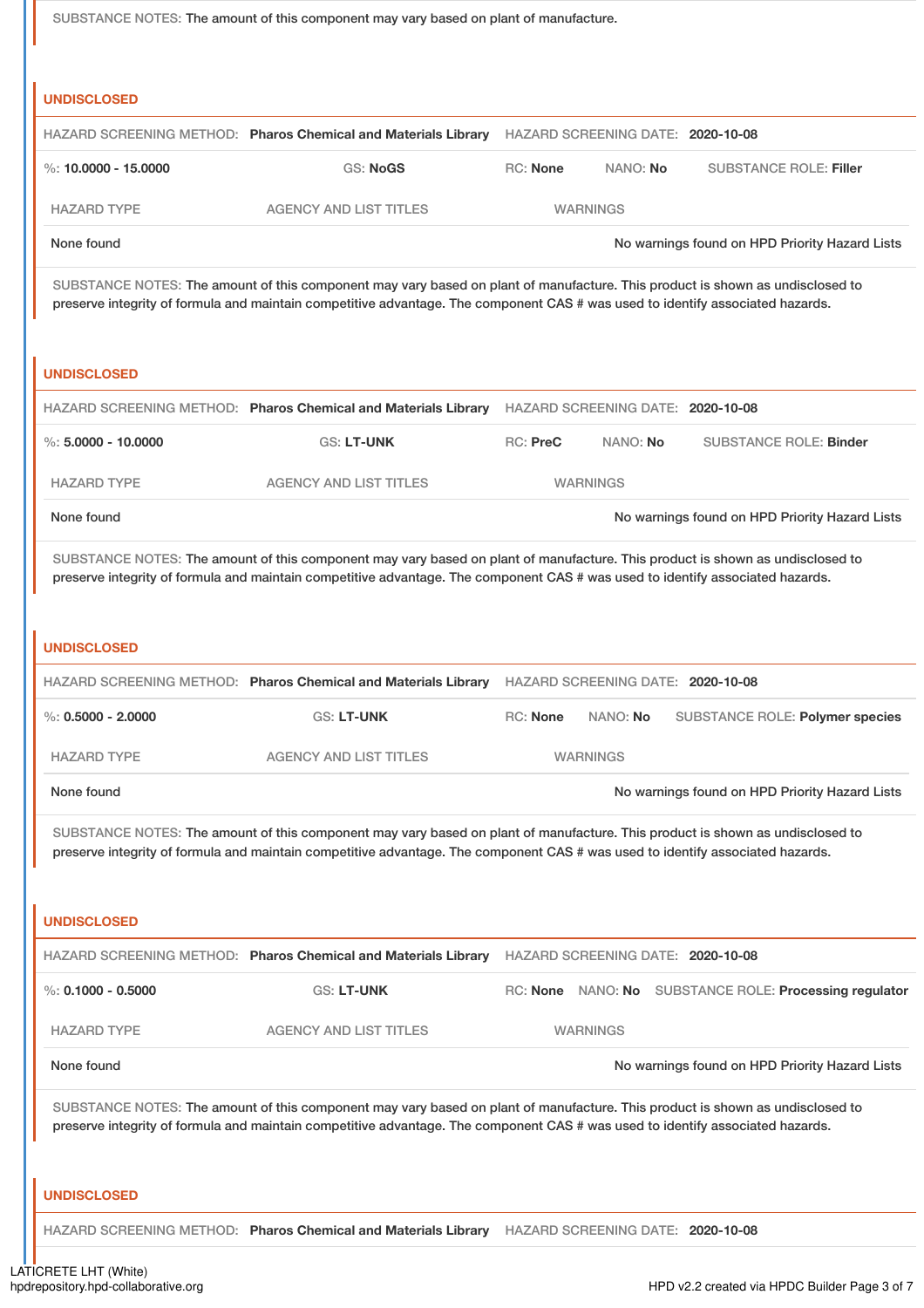| $\%: 0.1000 - 0.2000$                                                                                                                                                                                                                                           | <b>GS: LT-UNK</b>                                              |          |                 | RC: None NANO: No SUBSTANCE ROLE: Processing regulator |
|-----------------------------------------------------------------------------------------------------------------------------------------------------------------------------------------------------------------------------------------------------------------|----------------------------------------------------------------|----------|-----------------|--------------------------------------------------------|
| <b>HAZARD TYPE</b>                                                                                                                                                                                                                                              | <b>AGENCY AND LIST TITLES</b>                                  |          | <b>WARNINGS</b> |                                                        |
| None found                                                                                                                                                                                                                                                      |                                                                |          |                 | No warnings found on HPD Priority Hazard Lists         |
| SUBSTANCE NOTES: The amount of this component may vary based on plant of manufacture. This product is shown as undisclosed to<br>preserve integrity of formula and maintain competitive advantage. The component CAS # was used to identify associated hazards. |                                                                |          |                 |                                                        |
| <b>CALCIUM CARBONATE</b>                                                                                                                                                                                                                                        |                                                                |          |                 | ID: 471-34-1                                           |
|                                                                                                                                                                                                                                                                 | HAZARD SCREENING METHOD: Pharos Chemical and Materials Library |          |                 | HAZARD SCREENING DATE: 2020-10-08                      |
| %: Impurity/Residual                                                                                                                                                                                                                                            | <b>GS: BM-3</b>                                                | RC: None | NANO: No        | SUBSTANCE ROLE: Impurity/Residual                      |
| <b>HAZARD TYPE</b>                                                                                                                                                                                                                                              | <b>AGENCY AND LIST TITLES</b>                                  |          | <b>WARNINGS</b> |                                                        |
| None found                                                                                                                                                                                                                                                      |                                                                |          |                 | No warnings found on HPD Priority Hazard Lists         |
| SUBSTANCE NOTES: This substance is an impurity or residual. This impurity/residual may or may not be present based on the source of the<br>raw material and/or be less than 100ppm.                                                                             |                                                                |          |                 |                                                        |
|                                                                                                                                                                                                                                                                 |                                                                |          |                 |                                                        |
| <b>LIMESTONE; CALCIUM CARBONATE</b>                                                                                                                                                                                                                             |                                                                |          |                 | ID: 1317-65-3                                          |
|                                                                                                                                                                                                                                                                 | HAZARD SCREENING METHOD: Pharos Chemical and Materials Library |          |                 | HAZARD SCREENING DATE: 2020-10-08                      |
| %: Impurity/Residual                                                                                                                                                                                                                                            | <b>GS: LT-UNK</b>                                              | RC: None | NANO: No        | <b>SUBSTANCE ROLE: Impurity/Residual</b>               |
| <b>HAZARD TYPE</b>                                                                                                                                                                                                                                              | <b>AGENCY AND LIST TITLES</b>                                  |          | <b>WARNINGS</b> |                                                        |
| None found                                                                                                                                                                                                                                                      |                                                                |          |                 | No warnings found on HPD Priority Hazard Lists         |
|                                                                                                                                                                                                                                                                 |                                                                |          |                 |                                                        |

SUBSTANCE NOTES: This substance is an impurity or residual. This impurity/residual may or may not be present based on the source of the raw material and/or be less than 100ppm.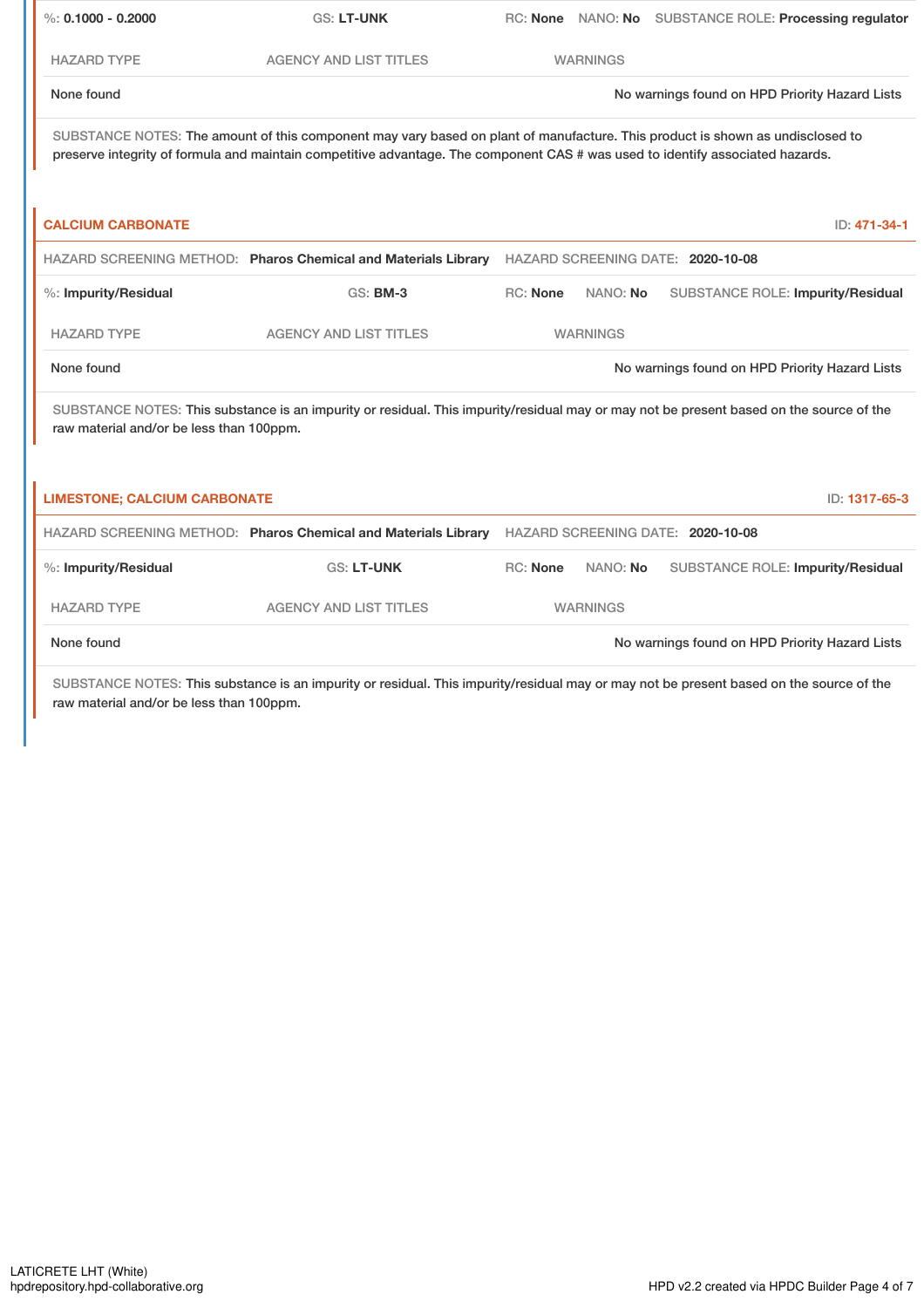This section lists applicable certification and standards compliance information for VOC emissions and VOC content. Other types of health or *environmental performance testing or certifications completed for the product may be provided.*

| <b>VOC EMISSIONS</b>                                                                                                                                                                                                                                                                                                                                        | N/A                                                                                                                   |           |                                            |  |
|-------------------------------------------------------------------------------------------------------------------------------------------------------------------------------------------------------------------------------------------------------------------------------------------------------------------------------------------------------------|-----------------------------------------------------------------------------------------------------------------------|-----------|--------------------------------------------|--|
| <b>CERTIFYING PARTY: Self-declared</b><br>APPLICABLE FACILITIES: Applies to All Facilities.<br><b>CERTIFICATE URL:</b>                                                                                                                                                                                                                                      | ISSUE DATE: 2020-10- EXPIRY DATE:<br>08                                                                               |           | <b>CERTIFIER OR LAB: LATICRETE</b>         |  |
| CERTIFICATION AND COMPLIANCE NOTES: LATICRETE® LHT <sup>TM</sup> (White) has not been tested for VOC emissions.                                                                                                                                                                                                                                             |                                                                                                                       |           |                                            |  |
| <b>VOC CONTENT</b>                                                                                                                                                                                                                                                                                                                                          | TDS 251 "Low VOC LATICRETE® Products"                                                                                 |           |                                            |  |
| <b>CERTIFYING PARTY: Self-declared</b><br>APPLICABLE FACILITIES: Applies to All Facilities.<br><b>CERTIFICATE URL:</b><br>https://www.laticrete.com/~/media/support-and-<br>downloads/technical-datasheets/tds251.ashx<br>CERTIFICATION AND COMPLIANCE NOTES: Meets LEED v4.1 Credit "Low Emitting Materials" VOC Content Requirements per SCAQMD Rule 1168 | ISSUE DATE: 2020-08- EXPIRY DATE:<br>12                                                                               |           | <b>CERTIFIER OR LAB: LATICRETE</b>         |  |
| (Tile Adhesive).                                                                                                                                                                                                                                                                                                                                            |                                                                                                                       |           |                                            |  |
| <b>LCA</b>                                                                                                                                                                                                                                                                                                                                                  | LATICRETE Cement Mortar for Tile Installation Product Specific (Type III)<br><b>Environmental Product Declaration</b> |           |                                            |  |
| <b>CERTIFYING PARTY: Third Party</b><br><b>APPLICABLE FACILITIES: Applies to All Facilities in North</b><br>America<br><b>CERTIFICATE URL:</b><br>https://laticrete.com/~/media/environmental-product-<br>data-sheets/cement-mortar-for-tile-installation.ashx?<br>$la = en$                                                                                | ISSUE DATE: 2016-11- EXPIRY DATE: 2021-<br>29                                                                         | $11 - 28$ | <b>CERTIFIER OR LAB: UL</b><br>Environment |  |

CERTIFICATION AND COMPLIANCE NOTES: Meets LEED v4.1 Credit "Building Product Disclosure and Optimization-Environmental Product Declarations" requirements as a Product Specific (Type III) EPD.

# **H** Section 4: Accessories

This section lists related products or materials that the manufacturer requires or recommends for installation (such as adhesives or fasteners), maintenance, cleaning, or operations. For information relating to the contents of these related products, refer to their applicable Health Product *Declarations, if available.*

**WATER** HPD URL: **No HPD Available**

CONDITION WHEN RECOMMENDED OR REQUIRED AND/OR OTHER NOTES: LATICRETE LHT (White) to be mixed with water only following mix ratio and directions as stated in product data sheet.

# **Section 5: General Notes**

LATICRETE® LHT (White) meets the Living Building Challenge v4.0 requirement that the product does not contain any of the Red Listed Materials or Chemicals. Specifically, LATICRETE LHT (White) does not contain the following: Antimicrobials (marketed with a health claim) •Alkylphenols and related compounds •Asbestos •Bisphenol A (BPA) and structural analogues •California Banned Solvents •Chlorinated Polymers, including Chlorinated polyethylene (CPE), Chlorinated Polyvinyl Chloride (CPVC), Chloroprene (neoprene monomer), Chlorosulfonated polyethylene (CSPE), Polyvinylidiene chloride (PVDC), and Polyvinyl Chloride (PVC) •Chlorobenzenes •Chlorofluorocarbons (CFCs) & Hydrochlorofluorocarbons (HCFCs) •Formaldehyde (added) • Monomeric, polymeric and organo-phosphate halogenated flame retardants (HFRs) •Organotin Compounds •Perfluorinated Compounds (PFCs) •Phthalates (orthophthalates) •Polychlorinated Biphenyls (PCBs) •Polycyclic Aromatic Hydrocarbons (PAH) •Short-Chain and Medium-Chain Chlorinated Paraffins •Toxic Heavy Metals - Arsenic, Cadmium, Chromium, Lead (added), and Mercury •Wood treatments containing Creosote, Arsenic or Pentachlorophenol. See Section 1 for Volatile Organic Compounds (VOC) (wet applied products)

LATICRETE LHT (White)<br>hpdrepository.hpd-collaborative.org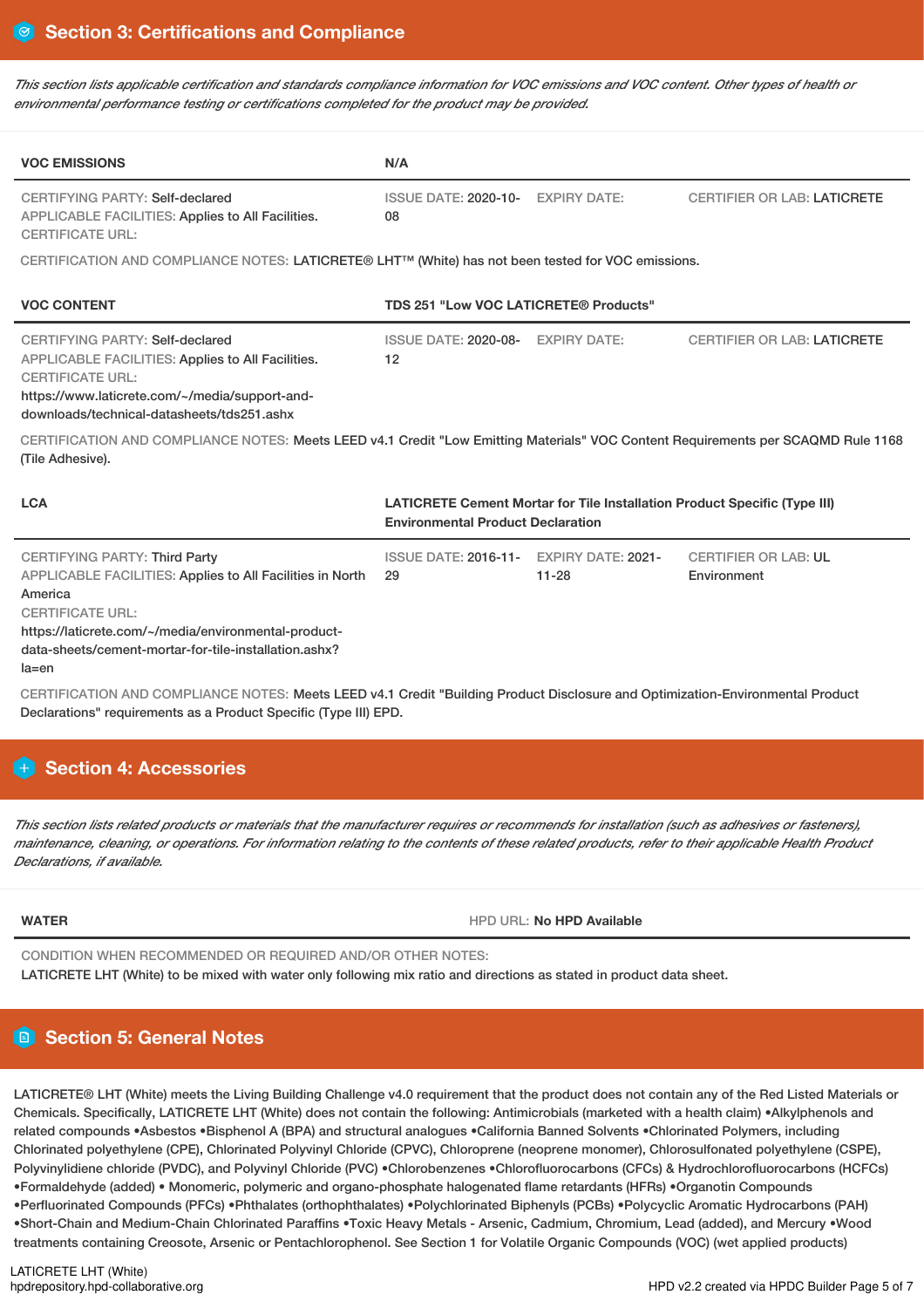information.